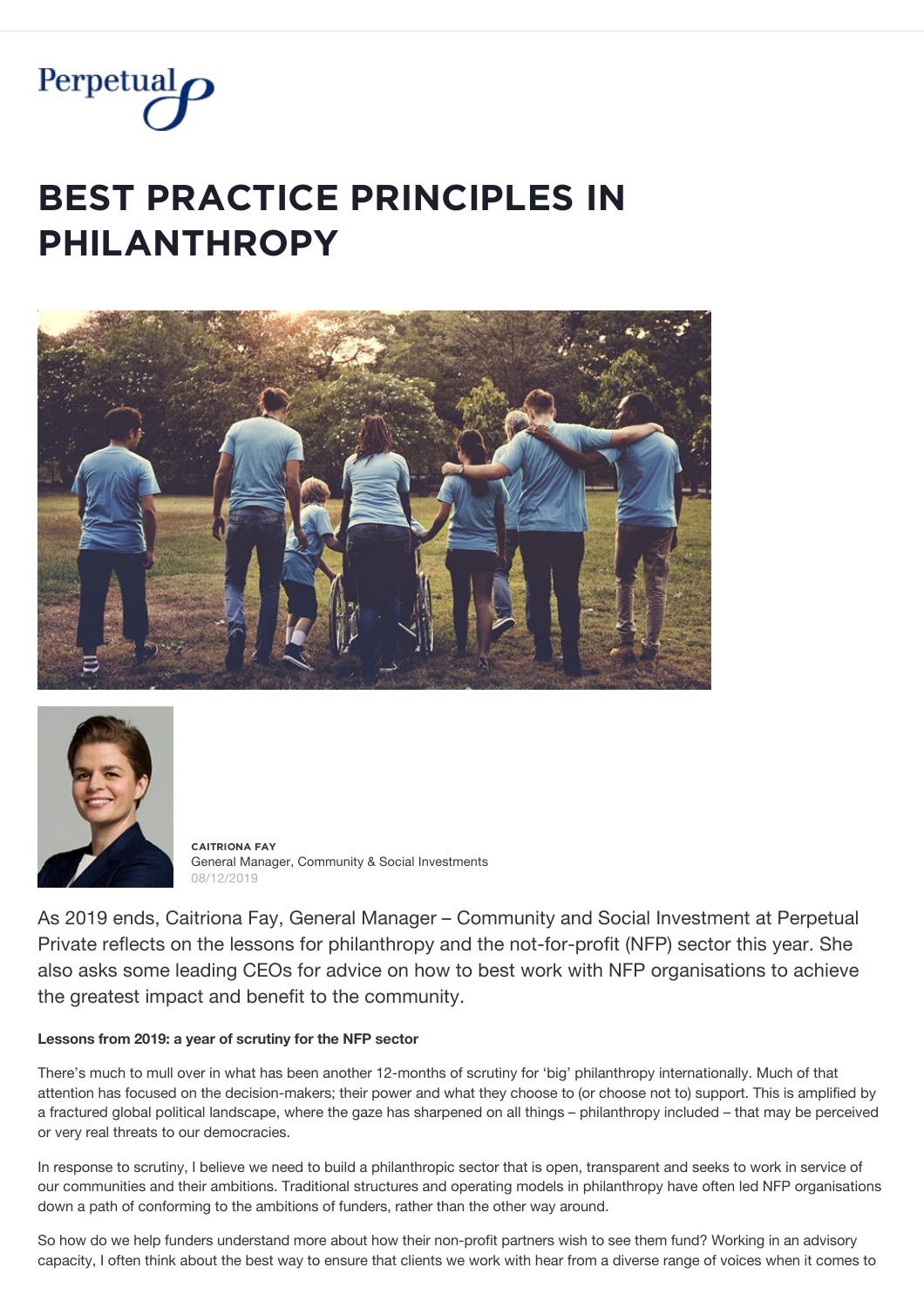the impact of giving – and whose voices do we position as experts in good-giving practices?

Some of this thinking has come to a head for me while reading ['Philanthropy, Systems and Change' b](https://www.tacsi.org.au/wp-content/uploads/2019/10/Philanthropy-systems-and-change.pdf)y the Australian Centre for Social Innovation (TACSI). In this report, some of philanthropy's most respected and thought-provoking practitioners – in Australia and globally – discuss the role of philanthropy in addressing the deep-rooted problems that policy, financial, democratic and digital systems are creating for our communities. The lesson here is that many philanthropists felt their best practice came when they moved towards granting strategies that positioned communities and NFPs as expert advisers, as opposed to the other way around.

# **Key philanthropic insight: Best-practice funding tends to be patient, persistent and intuitive**

Philanthropists who are seeking to make significant change for the communities they care about have some common traits. Based on insights from the TACSI report and my own observations, they tend to be:

- *Patient funders*, understanding that real change moves with the pace of the communities that they're working to support;
- *Persistent*, standing behind and encouraging their community partners in the face of numerous challenges and barriers to change;
- *Intuitive*, recognising their community partners as the experts and seeking to support and add value to their work in ways their partners invite and value.

# **How to position community partners as the 'experts'**

Below are two quotes from the TACSI report that resonate with me when philanthropists consider how to best work with NFP organisations to achieve the greatest impact for the community:

"The best thing funders can do is to shift the focus from them and what they are funding to looking around and seeing themselves as part of an interconnected whole. Most foundations think it's them that are responsible for making change." – Alice Evans, Deputy CEO of Lankelly Chase (UK)

"We invite our grantees to share their expertise to help us make funding decisions. We ask them, 'What are you dreaming about that we could help you with?' We understand that they know best what it takes to make real change happen." – Emily Tow, President, Tow Foundation (USA)

# **How to fund NFPs for impact: Leading CEOs weigh in**

I reached out to some NFP leaders and asked if they would be willing to share a single piece of advice for philanthropists and those who want to work in the best possible way with non-profit organisations.

We've grouped these responses into seven key themes.

[Read the insights below or download 'Advice for philanthropists: Non-profit leaders share how they'd like to work with](https://www.perpetual.com.au/~/media/perpetual/pdf/pp/advice_for_philanthropists_from_nfp_leaders.ashx?la=en) philanthropists.'

- 1. [Develop trust and partner for the long term](#page-1-0)
- 2. [Offer untied or operational capacity funding](#page-2-0)
- 3. [Ask the hard questions and take educated risks](#page-2-1)
- 4. [Invest in development, not just 'doing'](#page-2-2)
- 5. [Build relationships](#page-2-3)
- 6. [Understand the impact and hear human stories](#page-3-0)
- 7. [Ensure the right alignment](#page-3-1)

# <span id="page-1-0"></span>**Develop trust and partner for the long term**

- "Charities go where markets will not and overstretched governments cannot. Services in the 'hard' places take time to build and a partnership over a longer period is more desirable than trusts changing charities yearly. This also enables the partners to develop trust, service design and growth together." – Scott Chapman, CEO, Royal Flying Doctor Service, VIC
- "Social change takes time and happens best in collaboration with partners who understand and trust in shared objectives. For this reason, my advice is to be bold, patient and be prepared to walk alongside your chosen partner/s with multi-year commitments that support the organisational capacity to achieve individual projects. Funding project by project can't deliver transformational change that funding organisational capacity in a multi-year commitment will. It takes time and committed partnerships to achieve deep and lasting social change." – Mitzi Goldman, CEO, Documentary Australia Foundation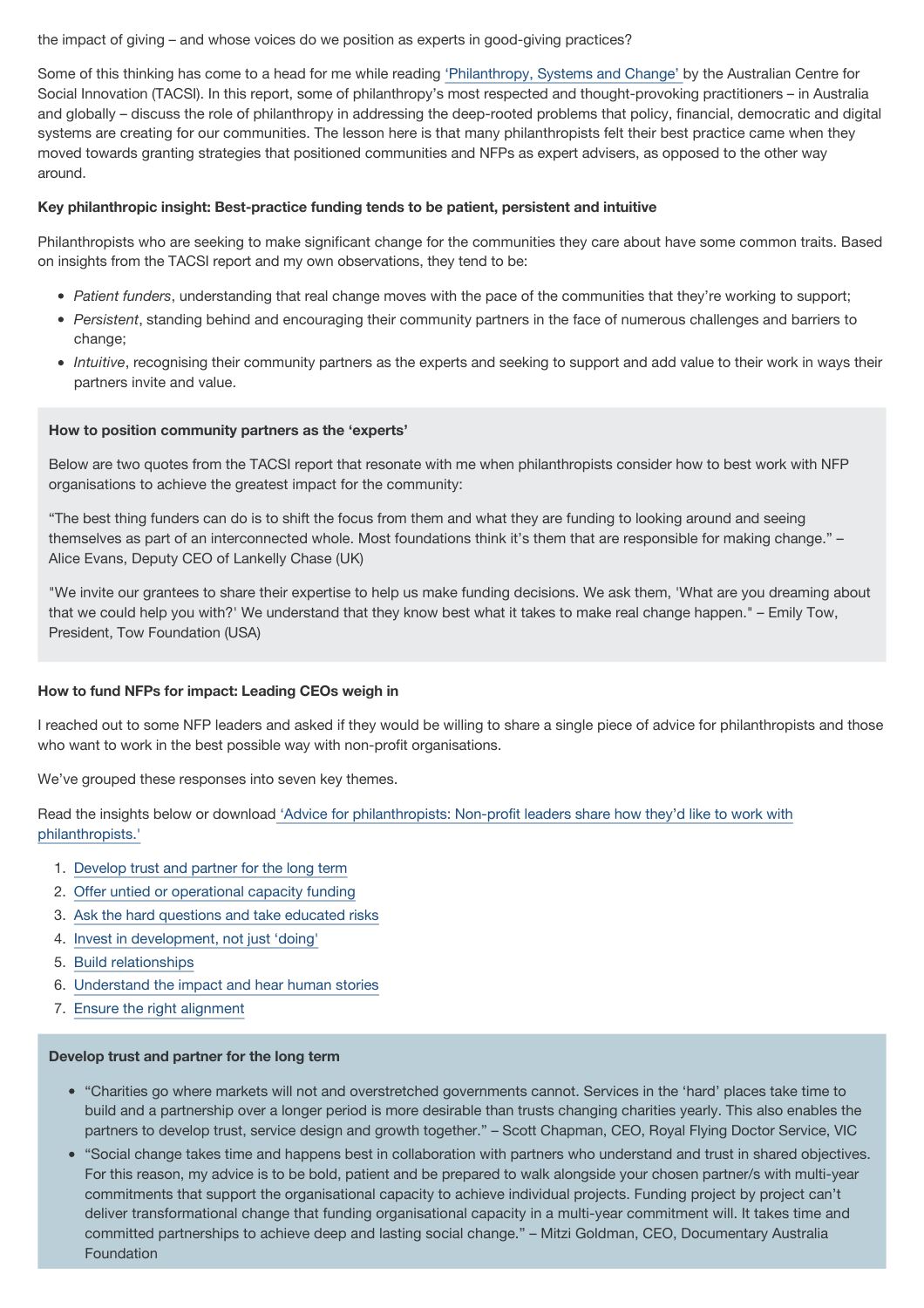- "A great grant-maker develops a true partnership with the organisations they support. A partnership means that there is a deep level of trust, respect for roles and expertise, and the capacity for both parties to be honest. Social change is extremely challenging. The best relationships I've had involve the grant-maker really understanding what we are trying to accomplish and then giving us the scope to take risks and try new things. Grant-makers who want to hear that not everything went to plan but that we learnt important lessons. Grant-makers who understand that the most useful grants are untied and are spent on staff who make projects happen. Grant-makers who are open to feedback and will give us honest feedback too." – Amanda McKenzie, CEO, Climate Council
- "Look for charities that have long term, well thought through plans with clear outcomes and accountability. Fund them for over five years for measurable outcomes and insist on annual reporting as you would your own business. I think philanthropists can expect to receive a great deal more if they de-risk outcomes through the provision of sustainable funding support." – Rosie Simpson, CEO, the Children's Hospital Foundation (Brisbane)

## <span id="page-2-0"></span>**Offer untied or operational capacity funding**

- "Give core funding, not funding tied to a particular project. Too many funders want to own a program, and not pay for the rent, the admin person, the electricity or any other essential items. Core funding allows an organisation to direct funds where they are most needed. It can be a lifeline." – Dr Catherine Keenan AM, Executive Director and Co-Founder, Sydney Story Factory
- "Invest in our greatest asset, our people and our capacity. We live and breathe our business every day we know it inside out but to fund it through philanthropy, sometimes we find ourselves shifting or tailoring our focus to attract dollars. With operational capacity funding, we can scale our mission, stay on strategy and deliver better outcomes for our beneficiaries." – Julie McDonald, CEO, The Funding Network
- "If you really want to understand impact, ask your charity how they measure the connection of outcomes with their theory of change. Secondly, allow for – even insist – that your grant is used to fund intelligent overhead. Intelligent, but almost always unfunded, overhead includes data collection; insights; and practice reform to continuously build better practice that is evidence informed. The alternative option, which may be just as valid, is just give money to your favourite cause and have faith that it will make a difference. And it likely will." – Paul Edginton, CEO, SYC Limited

#### <span id="page-2-1"></span>**Ask the hard questions and take educated risks**

- "Successful philanthropists are the ones that take risks and encourage NGO partners to do so too. Whilst they need to analyse what to support with their head, they need to decide with their heart what initiatives to back and then provide flexibility to the NGOs to ensure they succeed." –Dermot O'Gorman, CEO, WWF Australia
- "I'd suggest asking: 'what is the hardest thing for your organisation to fund that would have the biggest impact on your mission?' The answer may lay outside of your granting remit; it may be too early in the relationship to take a risk; however it may just be the thing that allows you to play a transformative role in the life of the non-profit and the people or environment they serve." – Stacey Irving, CEO, the Karrkad Kanjdji Trust

#### <span id="page-2-2"></span>**Invest in development and innovation, not just 'doing'**

- "I would like funders to support organisations to develop the capability to plan, develop and grow, not just do. All successful projects need a strong planning and induction phase if they are to develop the ability to shift to new paradigms to meet social impact demands." – Gildi Carty, CEO, Life Education
- "Complex social policy issues like mental health and suicide prevention often aren't 'tidy' innovations in prevention and early intervention span far beyond the health and service systems into all parts of people's lives: where we live, work, learn and play. And results are often harder to measure over the short term. I'd love philanthropy to spend time talking with us and coming up with innovative and different investment ideas with us." – Georgie Harman, CEO, Beyond Blue
- "Strong sustainable organisations are built by high functioning, adaptable and motivated people. Yet, many smaller organisations struggle to provide any professional development for their staff. Invest in staff development by requiring it to be incorporated as a percentage of project funding." – Jo Pride, CEO, Hagar Australia

#### <span id="page-2-3"></span>**Build relationships**

- "Build relationships with organisations you wish to support so you can see the motivations of the leadership and staff. You'll more easily find organisations that have an outcomes focused culture that way. Those are the right organisations to invest in." – Carmelo Arto, CEO, Breast Cancer Research Centre, WA
- "Take the time to build relationships with the NFPs you support. The best grant-makers encourage and enable dialogue which builds trust and confidence for the long term and enables knowledge-sharing. Multi-year grants provide funding certainty for NFPs and create greater social impact as programs have the space to evolve and refine. Increase your appetite for risk – philanthropy can enable greater innovation where government grants can't. Philanthropy can venture